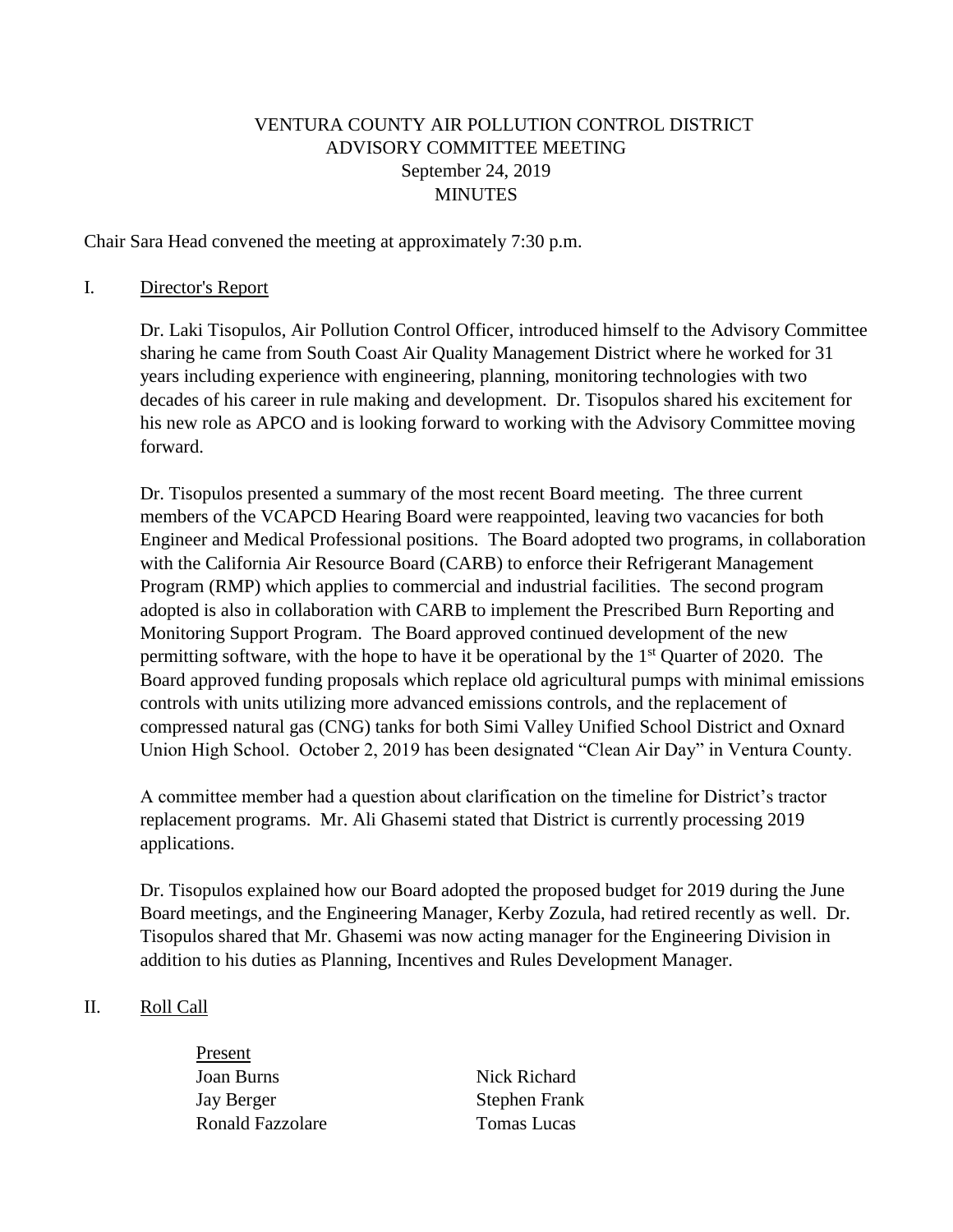VCAPCD Advisory Committee 9/24/2019 Page 2

| Kim Lim<br>Donald Bird<br>Edward Carloni<br><b>Steve Colome</b>           | Randy Chapman<br>Andy Sobel<br>Paul Meehan<br>Sara Head |
|---------------------------------------------------------------------------|---------------------------------------------------------|
| Absent<br>Michael Hughes (Excused)<br>Hugh McTernan                       | Alice Sterling (Excused)                                |
| Staff<br>Laki Tisopulos<br>Ali Ghasemi<br>Danny McQuillan<br>Alan Ballard |                                                         |
| Public                                                                    | Representing                                            |

Jeff Smith CI Power

### III. Minutes

Sara Head had a few corrections to the February 26, 2019 Meeting Minutes correcting the title given to Paul Meehan as "Vice Chair" instead of "Co-Chair" in multiple places. There were no further comments. Paul Meehan motioned to approve the February 26, 2019 Meeting Minutes which was seconded by Nick Richard. The motion was passed with 13 votes in favor, 0 against with Stephen Frank and Jay Berger abstaining.

#### IV. Committee Comment

There were no Committee comments.

V. Public Comment

Jeff Smith was present, representing CI Power. Mr. Smith commented he was just there to observe and had no further comment.

VII. Old Business

There was no Old Business.

VIII. New Business

Proposed Amendments to Rule 74.23 Stationary Gas Turbines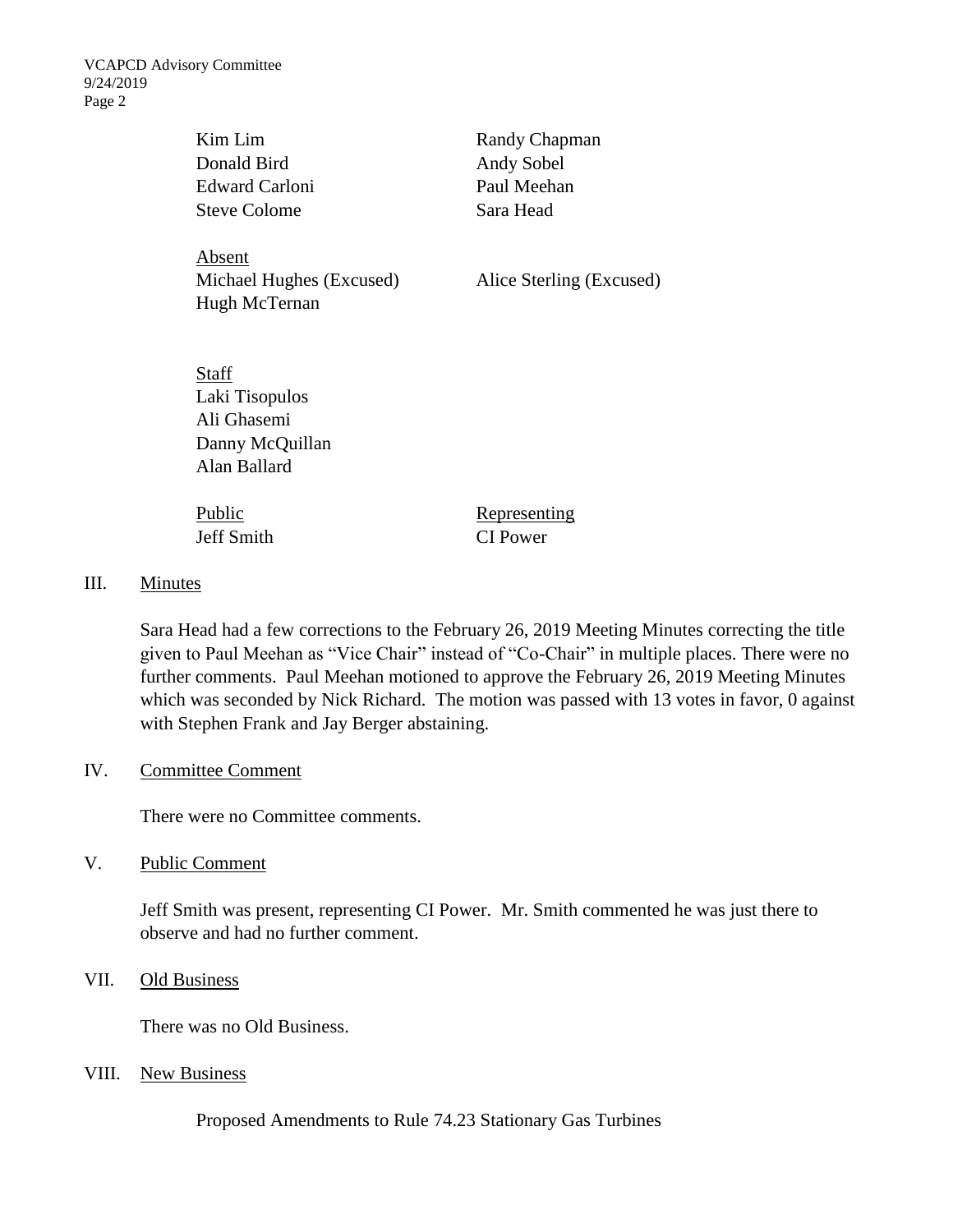Mr. McQuillan provided an overview of the proposal to amend Rule 74.23 and a brief PowerPoint presentation. This proposal is to reduce NOx emission limits for turbines to 2.5 ppm and ammonia emissions from turbines equipped with SCR to 10 ppm. The proposal provides an alternative emission limit above 2.5 for 5 specific units which staff determined had a cost of compliance exceeding the District's threshold. The proposal also includes an alternative compliance option to produce equivalent emission reductions for one unit that is unable to reduce emissions by any amount due to unique circumstances.

There was discussion about the effective dates, which it was explained by staff that all AB 617 BARCT rule revisions will have to comply by January 1, 2024. There was discussion about what is considered the "affected community", to which staff explained was the greater Oxnard Area. There was discussion about the 3 turbines on a crude oil platform and whether they will ever be reactivated, and staff confirmed that the decommissioning process is irreversible and at the end of 8 years their permit will be suspended. There was a question about how the alternative emissions reductions would be handled, and staff explained that the funds provided to the district would be used to reduce emissions from projects in the affected community. There was a question about the timeframe for emission reductions funded by the alternative compliance option, staff explained that District will fund as much emission reductions and as quickly as possible, with the goal to have most of the funds spent by the compliance deadline of January 1, 2024. There was an additional question about whether the District had a legal obligation for the alternative compliance project funding, staff explained that the guidelines for ERCs will apply for these "future" ERCs being funded. There was discussion about the timeline for compliance of retrofits. A question was asked about whether Port of Hueneme projects might be eligible for funding from the alternative emission reduction fund, and staff confirmed they might. There was a question about the Port of Hueneme Locomotive repower potentially being funded by the District, staff explained that is a separate program in the District which is determining funding for.

There was concerns expressed that there was, unlike the emission reductions expected from units complying with lowered emission limits, no compliance date for emissions reductions by projects funded by the alternative emission compliance fund. Staff explained this option was provided to not exhaust all the ERCs in Ventura County, provide a way to further reduce emissions from sources that compliance was not cost-effective and is seen as comparable to retiring ERCs. It was further explained that it was in the best interest of the District, which is designated nonattainment, to fund projects as expeditiously as possible to meet state and national ozone standards.

It was asked of the District to define "community", and staff explained that the immediate benefit should be as close to the site of estimated emission reductions as possible, and any projects which reduce emissions will benefit the areas of our county which exceed ozone standards.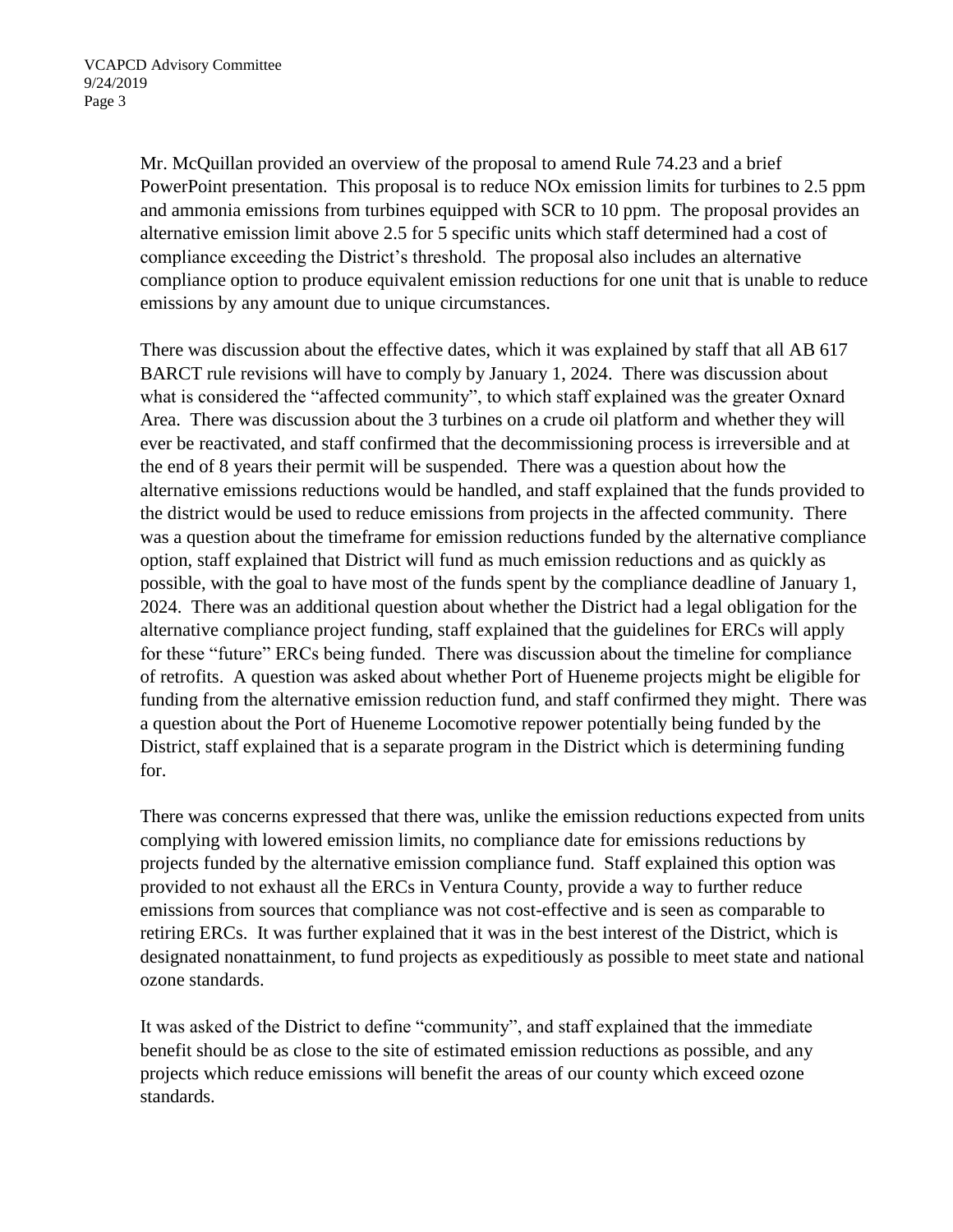It was suggested that we host a workshop as soon as it is determined how much the District will receive, to result in a more rapid reductions in emissions from these alternative compliance projects.

There was comment that it would be more desirable to have a facility fund emission reduction onsite instead of paying an alternative compliance fee, to encourage business to stay and have a sense of ownership. It was explained by staff that emissions reduction from the facility is preferred, but the facility in questions has already heavily invested in emission reductions on facility equipment. Further emission reductions are not expected to be cost effective, and this option was the best alternative considered.

There was discussion about over regulating industry, forcing them out of state. There was a question about non-attainment for both state and federal ozone standards, which Dr. Laki explained that as science improves the standards tend to get more restrictive which is in juxtaposition with a simultaneous increase in population and cars on the roads. In order to be reducing emission the most advanced technology must be utilized always. There was discussion about spillover of poor air quality from both SCAQMD and SJVAPCD.

There was discussion about an EPA report which singles out Ventura County as failing to meet air quality obligations, which staff explained was a misleading claim. The effects of recent EPA claims wanting to limit state's ability to limit tailpipe emissions will have to go through the courts.

There was concern voiced about identifying and achieving emission reductions with the funds provided through the alternative compliance plan, and it has no required dates for milestones. Staff acknowledged this is a unique direction industry and VCAPCD has decided to proceed, and it will be a learning experience. Comment was made comparing the similarities to the AB 32 greenhouse gas program, where the state is utilizing money obtained by GHG offsets to fund projects in the state. There were no other comments by the committee or public regarding Rule 74.23.

Steve Colome motioned to recommend adoption to the Board for the proposed amendments to Rule 74.23, Stationary Gas Turbines which was seconded by Andy Sobel. The motion was passed unanimously.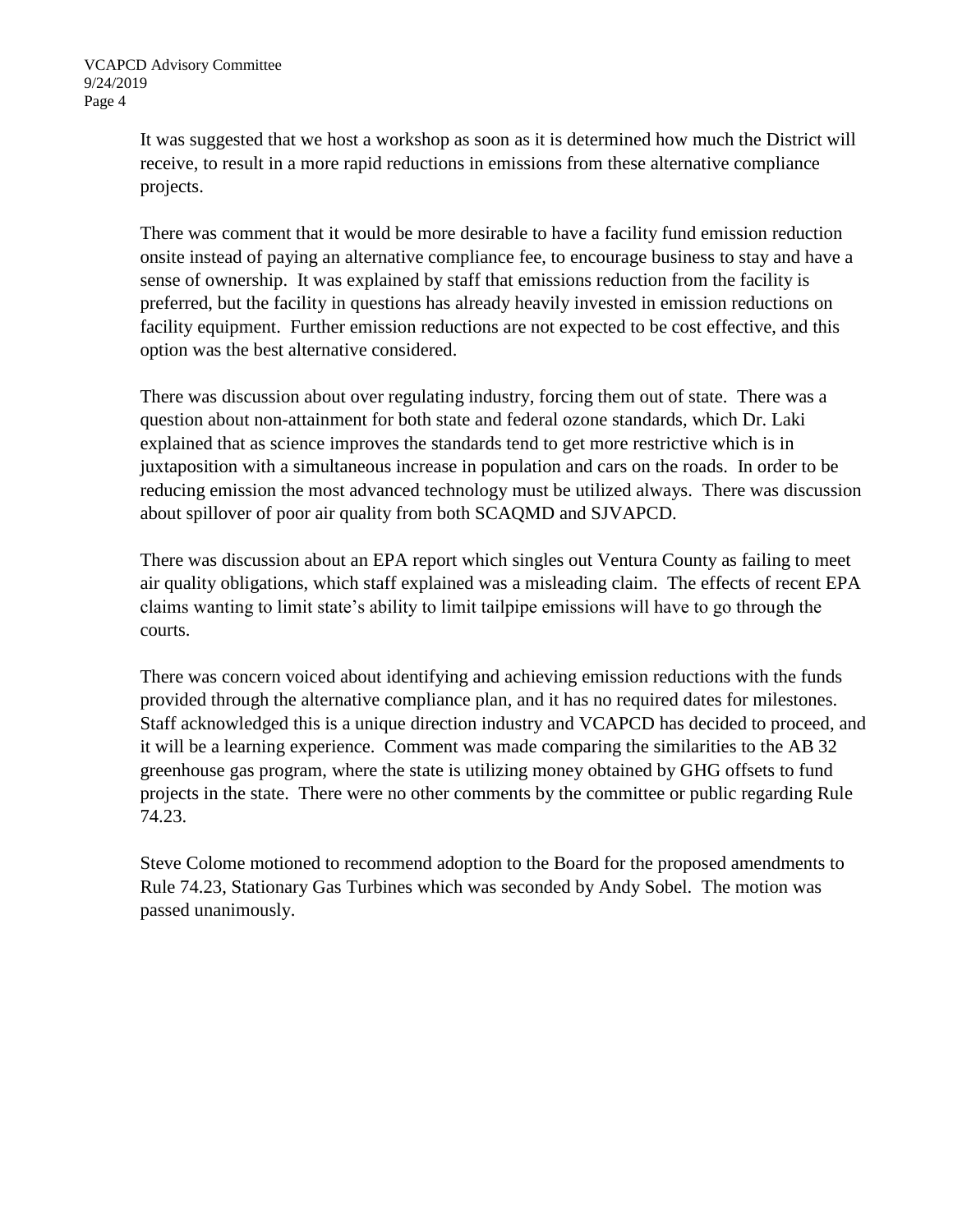VCAPCD Advisory Committee 9/24/2019 Page 5

## IX. Adjournment

Having no further business, the chair adjourned the meeting at approximately 8:28 p.m.

Prepared by:

Danny McQuillan Air Pollution Control District Staff